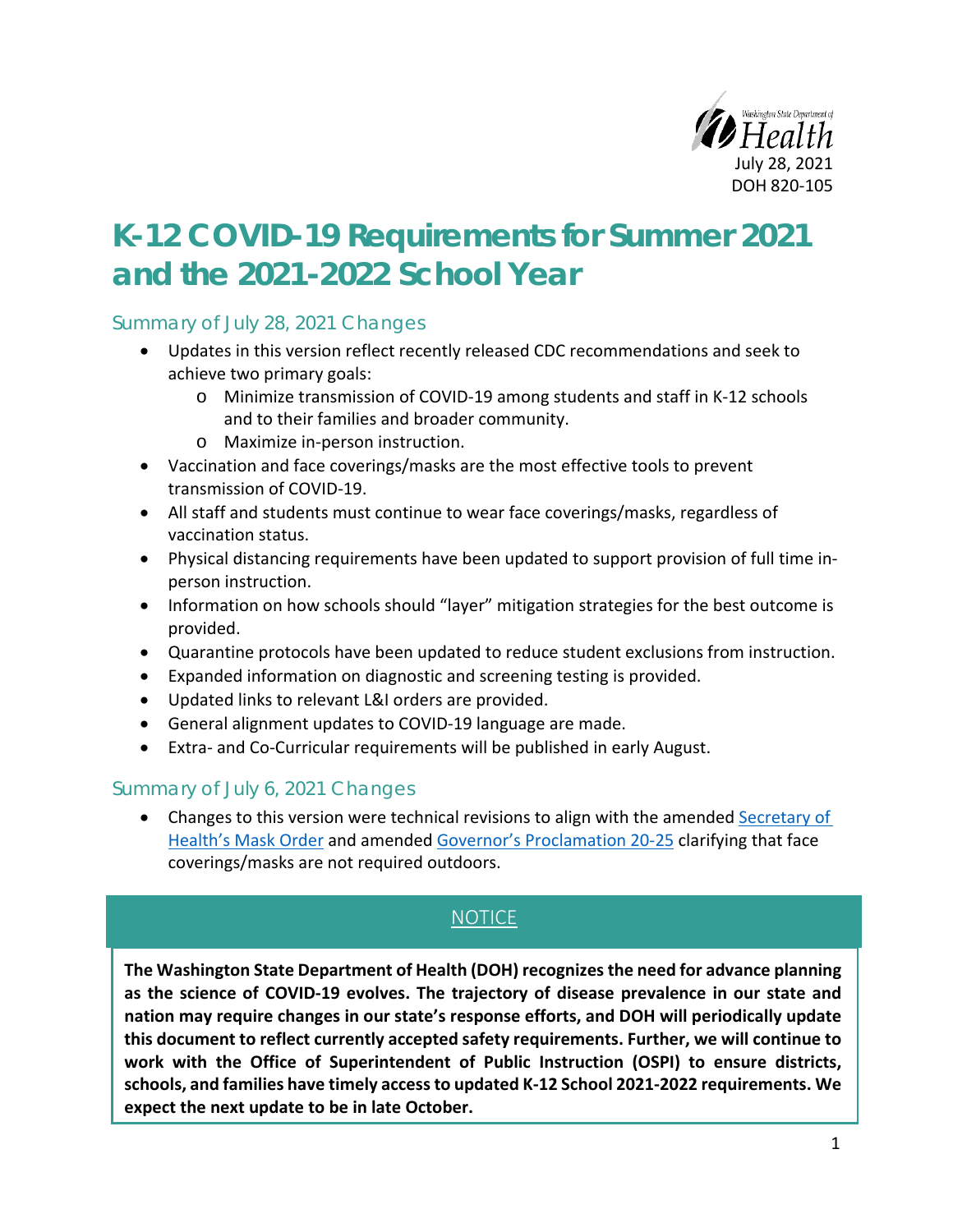Schools are fundamental to child and adolescent development and well-being. They provide academic instruction, support for developing social and emotional skills, safety, reliable nutrition, physical/speech and mental health therapy, and opportunities for physical activity. This guidance provides feasible actions schools are required to take to reduce risks to students and staff from COVID-19 while schools resume in-person instruction.

According to the Governor's [emergency proclamation 20-09.3](https://www.governor.wa.gov/sites/default/files/proclamations/proc_20-09.3.pdf) for phased reopening of K-12 schools and [emergency proclamation 21-05.1](https://www.governor.wa.gov/sites/default/files/proclamations/proc_21-05.1.pdf) declaring a children and youth mental health crisis, in-person instruction requires following the health and safety protocols outlined in this document. These requirements apply to public and private schools serving kindergarten through  $12<sup>th</sup>$  grade (K-12). Substantive decisions with respect to implementation of these requirements are best made in coordination with the local school board and with input from the local health jurisdiction. These requirements are based on existing science, expert public health guidance, current policies, stakeholder input, and the Centers for Disease Control and Prevention's (CDC) [COVID-19 Guidance for K-12 Schools.](https://www.cdc.gov/coronavirus/2019-ncov/community/schools-childcare/k-12-guidance.html)

In addition to the requirements within this document, schools should also refer to  $L&I$ [requirements](https://www.lni.wa.gov/forms-publications/F414-164-000.pdf) for workplaces an[d DOH general guidance](https://www.doh.wa.gov/Portals/1/Documents/1600/coronavirus/420-350-NonHealthCareBusiness.pdf) for non-health care businesses.

# <span id="page-1-0"></span>**Overview of Prevention Measures**

**For the 2021-2022 school year, schools must plan to provide full time in-person education for all interested students with the following required mitigation measures: [face](#page-2-0)  [coverings/masks,](#page-2-0) [physical distancing\\*](#page-4-0), improving [ventilation,](#page-4-1) [handwashing and respiratory](#page-5-0)  [etiquette,](#page-5-0) [cleaning and disinfecting,](#page-11-0) [staying home when sick](#page-6-0) and seeking evaluation, [testing](#page-4-1) as indicated, contact tracing in combination with [quarantine and isolation,](#page-8-0) [responding to](#page-8-1)  [cases of COVID-19,](#page-8-1) and meeting the reporting requirements to public health.** 

#### **\*Physical distancing should not prevent a school from offering full-time, in-person learning to all students/families in the fall.**

While vaccination is not a requirement for in-person education at K-12 schools, it is the strongest protective measure against COVID-19 available to individuals 12 years of age and older. Testing strategies, while also not generally required other than as identified below, are also an effective mitigation tool. Vaccination and testing should be promoted for all eligible students, teachers, staff, volunteers, and families.

All prevention strategies provide a level of protection. "Layered" prevention strategies remain essential to protect students and school employees who are not fully vaccinated, especially when community transmission rates are moderate-to-high, as defined by CDC's matrix (Table [1\).](https://www.cdc.gov/coronavirus/2019-ncov/community/schools-childcare/k-12-guidance.html) It is important to note that vaccinations are not yet authorized for use in children ages 11 years of age and younger. For these reasons, schools must continue to implement a layered strategy as outlined in this document.

Schools need to maintain flexibility in how these layers are applied. If schools choose to remove a layer of prevention, they should do so one layer at a time while factoring in considerations such as community transmission rates, local outbreaks, and vaccination rates. Coordination with local public health will ensure this is done in the way to best ensure the safety of students, employees, and the community.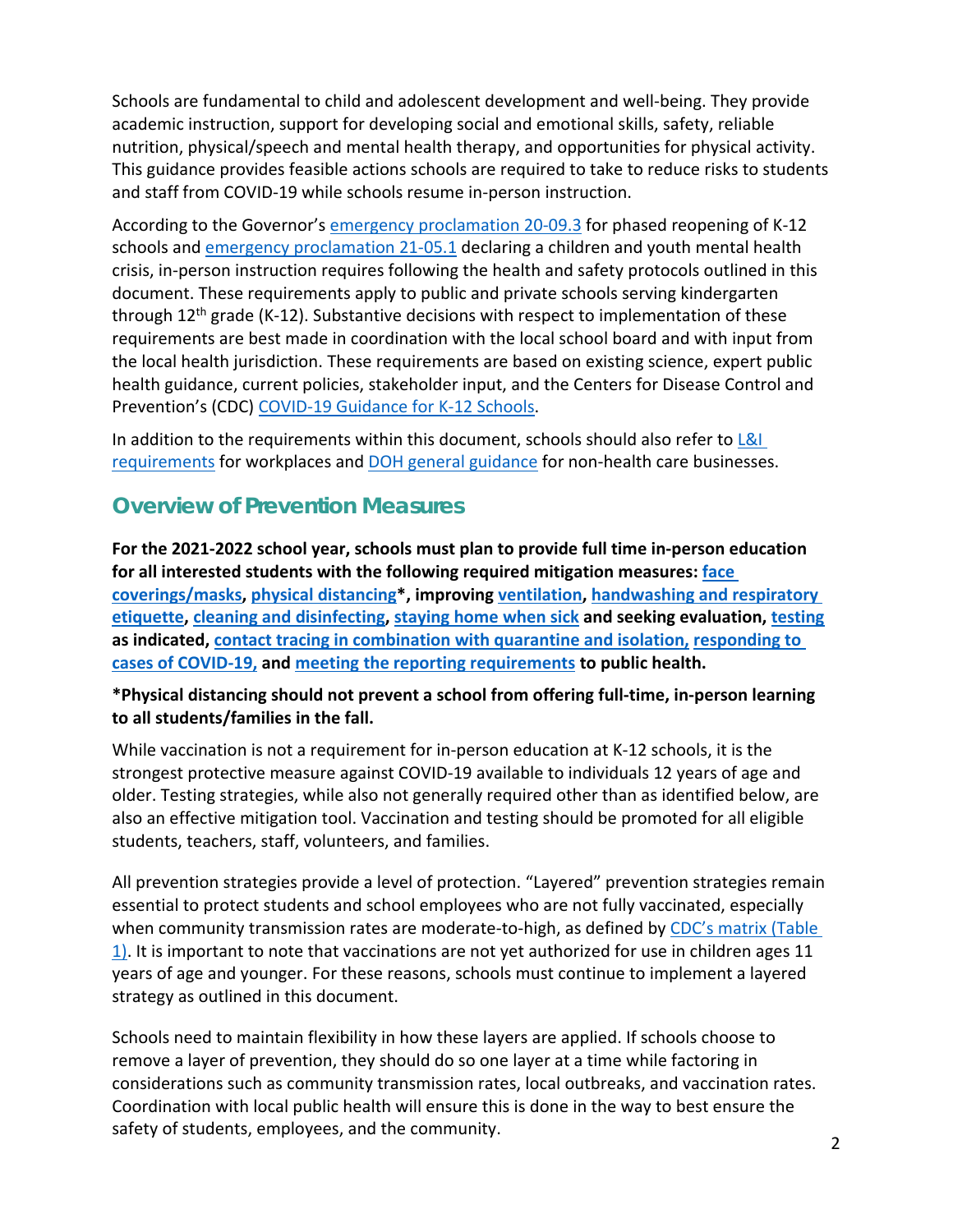# <span id="page-2-0"></span>**Vaccination**

Vaccination is the most effective prevention strategy available for allowing schools to resume full in-person instruction. COVID-19 vaccines are available to all people age 12 and older. Schools should promote vaccinations for eligible students, teachers, staff, and families. See the [CDC's guidance](https://www.cdc.gov/coronavirus/2019-ncov/community/schools-childcare/k-12-guidance.html) o[n how schools can promote vaccinations.](https://www.cdc.gov/coronavirus/2019-ncov/community/schools-childcare/k-12-guidance.html#vaccination)

### Fully Vaccinated

You are considered fully vaccinated:

- Two weeks after you have received the second dose in a two-dose series (Pfizer-BioNTech or Moderna) or
- Two weeks after you have received a single-dose vaccine (Johnson and Johnson/Janssen)

### Vaccination Verification

Schools should begin verifying student and staff vaccinations. Fully vaccinated students and staff who do not have symptoms do not have to [quarantine](#page-9-0) when exposed to COVID-19 and may not require COVID-19 [testing](#page-7-0) as indicated below. Further, while universal masking is required of all students and staff now, there is the possibility in the future that fully vaccinated people may no longer be required to wear masks indoors.

- Acceptable documentation for verifying the vaccination status of students, volunteers and visitors includes at least one of the following:
	- o CDC vaccination card which includes *name of person vaccinated, type of vaccine provided, and date(s) administered*, or a photo of the vaccination card.
	- $\circ$  Documentation of vaccination from a health care provider with the information listed above.
	- o State immunization information system record with the information listed above.
	- o Other school immunization record system that provides the information above.
- Parental or personal attestation is not an acceptable form of verification for K-12 students, nor for volunteers or visitors.
- Schools may use their existing systems for verification of vaccines required for school entry to verify COVID-19 vaccination or establish a new system that meets the requirements above.
- Schools should ensure vaccine verification policies and protocols do not conflict with local, state, federal and territorial laws, policies, and regulations.
- Schools must verify the vaccination status of staff and faculty [as required by L&I.](https://www.lni.wa.gov/forms-publications/F414-164-000.pdf)

# **Appropriate Use of Face Coverings or Masks**

**Correct use of cloth face coverings or masks helps prevent the spread of COVID-19 and is required when indoors at K-12 facilities for all school personnel, students, and visitors.** There are specific exceptions based on age, development, or disability outlined below. See [DOH's](https://www.doh.wa.gov/Portals/1/Documents/1600/coronavirus/ClothFacemasks.pdf) [Guidance on Cloth Face Coverings](https://www.doh.wa.gov/Portals/1/Documents/1600/coronavirus/ClothFacemasks.pdf) and CDC Recommendation [Regarding the Use of Cloth Face](https://www.cdc.gov/coronavirus/2019-ncov/prevent-getting-sick/cloth-face-cover.html)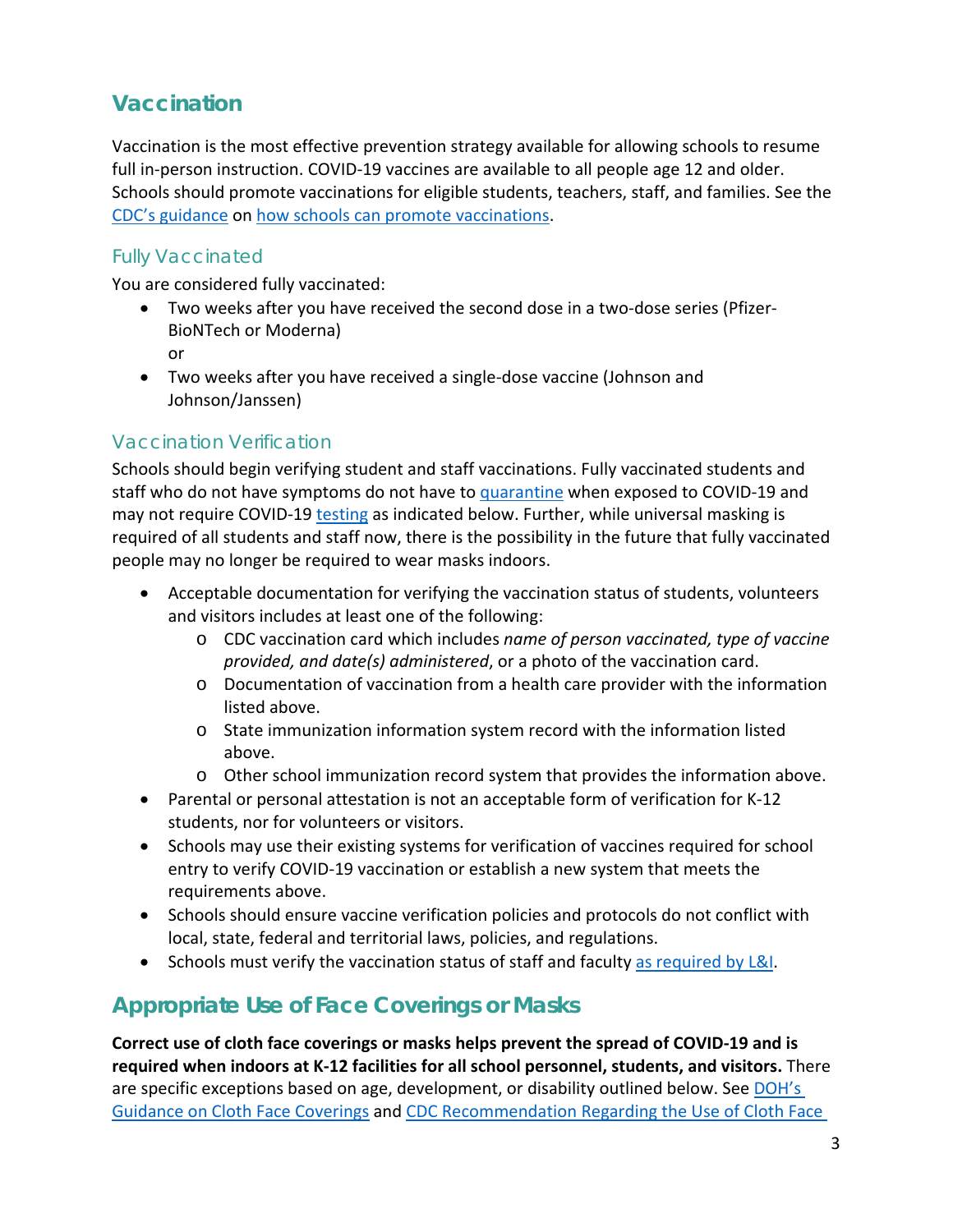[Coverings](https://www.cdc.gov/coronavirus/2019-ncov/prevent-getting-sick/cloth-face-cover.html) for more information. In some circumstances, staff may require a higher level of protection. Refer to L&I's [Coronavirus Facial Covering and Mask Requirements](https://www.lni.wa.gov/agency/_docs/wacoronavirushazardconsiderationsemployers.pdf) for additional details.

The [CDC's order](https://www.cdc.gov/quarantine/masks/mask-travel-guidance.html) requiring masks on public transportation, regardless of vaccination status, applies to school buses and transportation. **Passengers and drivers are required to wear a mask on school buses.**

### General Information

A cloth face covering is anything that completely covers the mouth and nose and fits securely on the sides of the face and under the chin. It should be made of two or more layers of tightly woven fabric with ties or straps that go around a person's head or behind their ears. A face shield with a drape can be used by people with developmental, behavioral, or medical conditions that prevent them from wearing a face covering. A face shield with a drape may also be used by children with similar conditions in childcare, day camp, and K-12 settings.

Face coverings or masks with ear loops are preferred over ones that tie around the neck or behind the head during physical activity to reduce the risk of injury. Schools must provide face coverings or masks, as appropriate, for staff and students who do not have them.

- As noted in the [Secretary of Health's Mask Order,](https://www.doh.wa.gov/Portals/1/Documents/1600/coronavirus/Secretary_of_Health_Order_20-03_Statewide_Face_Coverings.pdf) face coverings should not be worn by:
	- o Those under 2 years of age.
	- o People with a medical condition, mental health condition, developmental or cognitive condition, or disability that prevents wearing a face covering. This includes, but is not limited to, people with a medical condition for whom wearing a face covering could obstruct breathing or who are unconscious, incapacitated, or otherwise unable to remove a face covering without assistance.
	- o Those who are deaf or hard of hearing, and those who provide their instruction and use facial and mouth movements as part of communication.
- In rare circumstances when a cloth face covering cannot be worn, students and staff may use a clear face covering or a face shield with a drape or wrap as an alternative to a cloth face covering. If used, face shields should extend below the chin, wrap around to the ears, and have no gap at the forehead.
- Younger students age 2 to 4 years old must be supervised when wearing a face covering or face shield. These students may need help with their masks and getting used to wearing them.
- Continue practicing physical distancing while wearing cloth face coverings.
- Students may remove face coverings to eat and drink, and when they are outside.
- The school is responsible for providing appropriate PPE for all staff, including those who provide assistance to students who have special needs.

#### Indoor Mask Requirements

**All school personnel, volunteers, visitors, and students must wear cloth face coverings, or an acceptable alternative (e.g., surgical mask or clear face shield with a drape), at school when indoors.** Staff who are verified to be fully vaccinated may be indoors without masks when students are not present or expected to be present.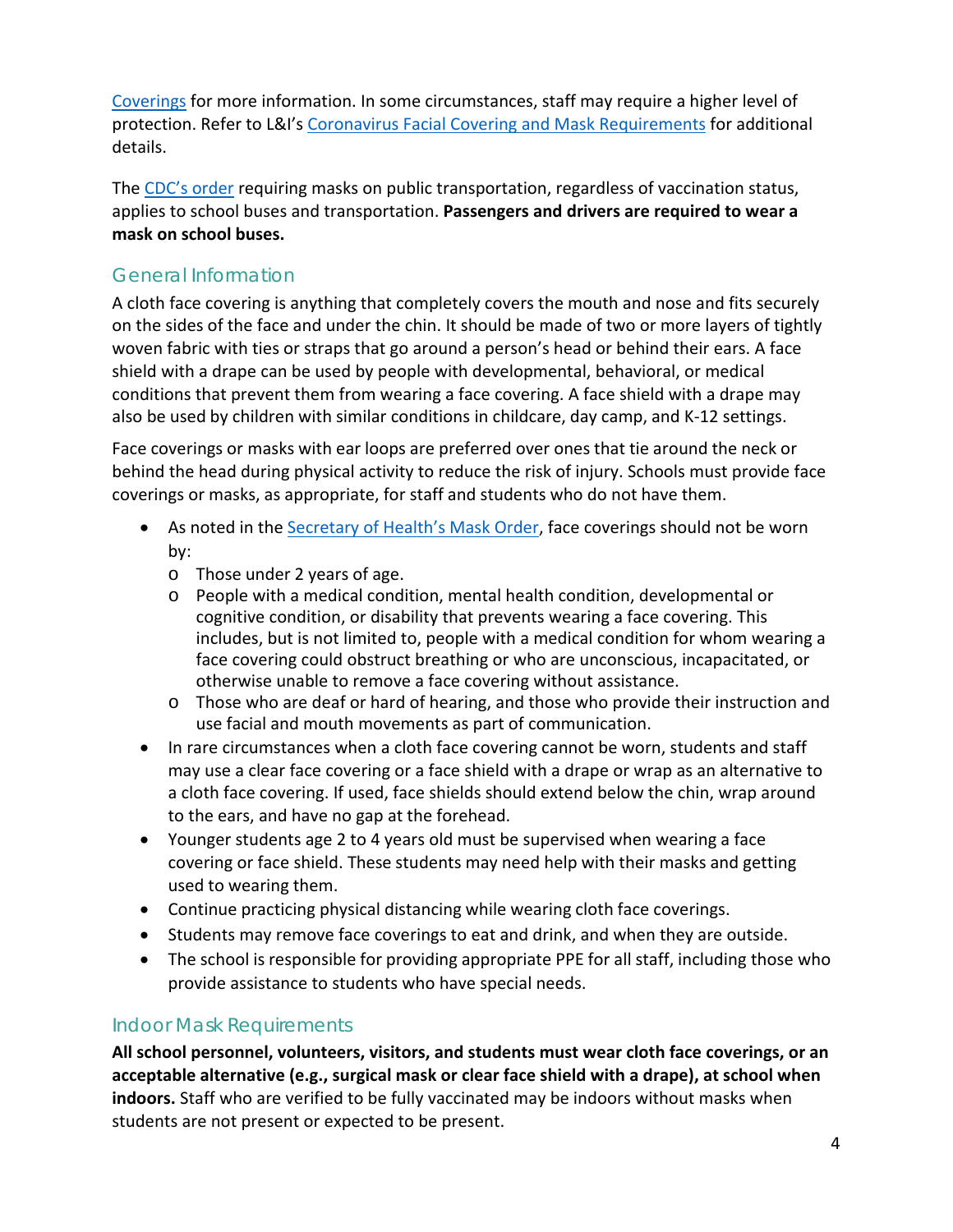School districts must support compliance with mask requirements among staff, students, volunteers, visitors, and families.

#### Outdoor Mask Requirements

**Per the Secretary of Health's [Mask Order,](https://www.doh.wa.gov/Portals/1/Documents/1600/coronavirus/Secretary_of_Health_Order_20-03_Statewide_Face_Coverings.pdf) face coverings are not required outdoors, regardless of vaccination status.** Masks are strongly recommended for unvaccinated individuals when outdoors in crowded spaces or when in close contact with people from outside their household for a sustained period of time, as the risk of COVID-19 infection increases with the duration and closeness of contact between individuals. Schools should support students and staff who choose to wear a mask or face covering outdoors.

# <span id="page-4-0"></span>**Physical Distancing**

**Physical distancing requirements should not prevent a school from offering full-time, inperson learning to all students/families in the fall.**

**Maintain physical distance of three feet or more between students in classroom settings to the degree possible and reasonable, that allows for full-time, in-person learning for all students.** A school's ability to do so will depend on students' ages, developmental and physical abilities, and available space.

Select strategies to increase physical distancing that will work for your school and the space available. There may be moments, such as passing by others in the hallway or during play at recess when students are not fully physically distanced from each other. Maximize opportunities to increase physical space between students during all scheduled activities and limit interactions in large group settings.

Maximize distance between students to the degree possible for the following circumstances:

- For all students when masks cannot be worn, such as when eating lunch. Reference the CDC's [Modifying School Spaces during Meal Times f](https://www.cdc.gov/coronavirus/2019-ncov/downloads/community/schools-childcare/COVID_SchoolMealtimeSpaces_508.pdf)or strategies to increase distance during meal times.
- In common areas outside of the classroom.
- During [high-risk activities](#page-11-0) when increased exhalation or aerosolization occurs, such as PE or exercise, singing or playing instruments, and cheering or shouting. These activities should be moved outdoors or to large, well-ventilated spaces whenever possible.

#### **For information on staff distancing recommendations, refer to L&I directives [1.70](https://lni.wa.gov/dA/36e85758be/DD170.pdf) and [11.80.](https://www.lni.wa.gov/safety-health/safety-rules/enforcement-policies/DD1180.PDF)**

When it is not possible to maintain at least three feet of physical distance in classrooms (e.g. there is insufficient space compared to students in need of in-person instruction), it is essential schools layer additional prevention strategies to reduce the risk of disease transmission. This could include requiring further improved ventilation, conducting screening testing of students and staff, etc.

# <span id="page-4-1"></span>**Ventilation**

Good ventilation and indoor air quality are important in reducing airborne exposure to respiratory pathogens, chemicals, and odors. Offer more outside time, open windows often,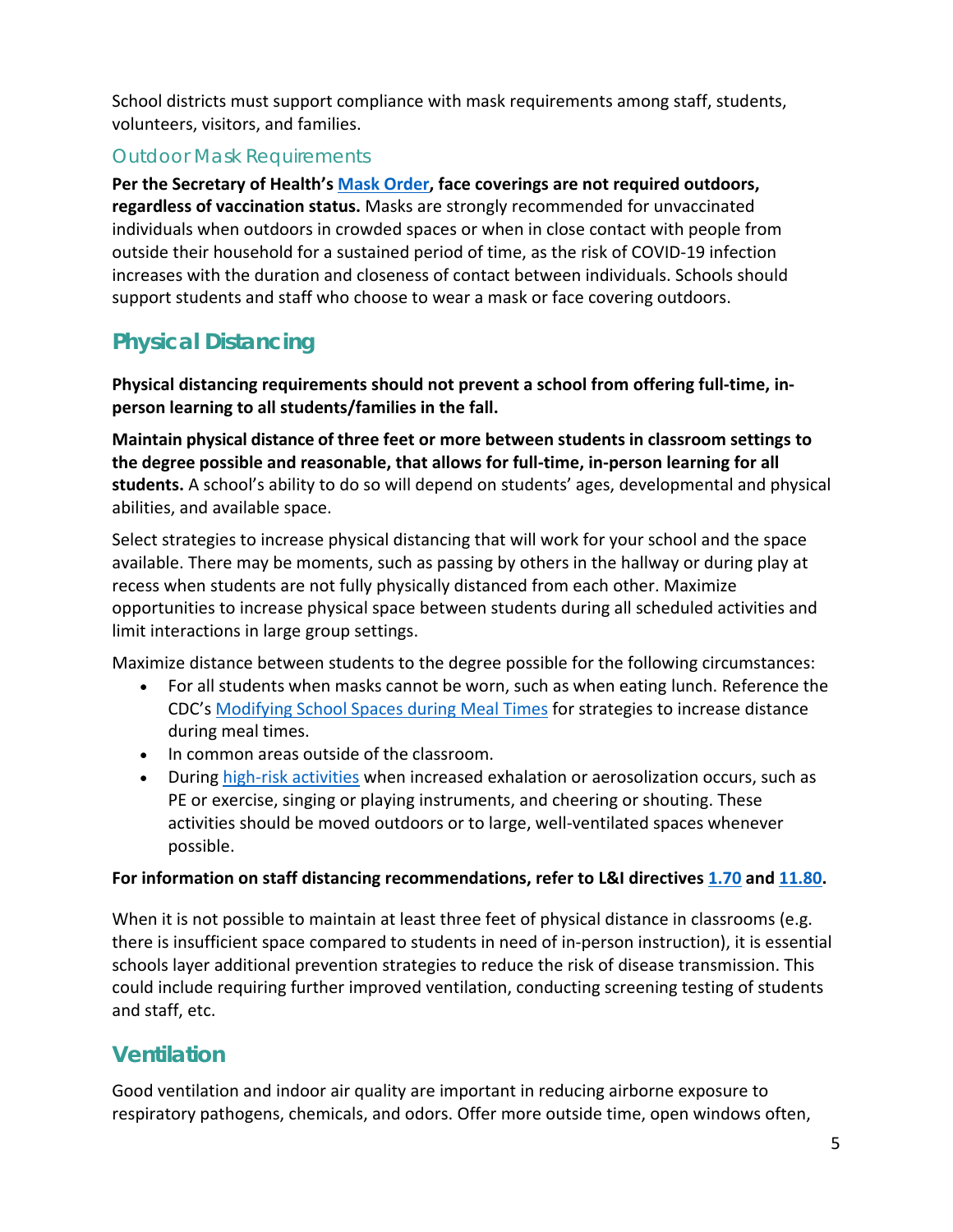and adjust the HVAC system to allow the maximum amount of outside air to enter the program space and increase air filtration. Because each building and its existing HVAC systems will be different, a professional engineer or HVAC specialist should be consulted to determine the best way to maximize the system's ventilation and air filtration capabilities for each area in the building.

#### **Basic Requirements:**

- Change filters as needed (clogged filters decrease HVAC operation, stress the fan motors, and decrease ability to improve indoor air quality). Visually check the filter for a tight fit within the frame and ensure there are no rips or tears.
- Inspect and clean the entire system at least as often as recommended by the manufacturer or installer. Make repairs quickly to prevent more serious issues.
- Reduce recirculation of air; increase/maximize outside air.
- Increase filtration to the highest level possible. MERV 13 or higher is recommended, if possible.
- Bring in outside air continuously from two hours prior to occupancy and for two hours after occupancy, including while cleaning and disinfection is occurring.
- Inspect and maintain local exhaust ventilation in restrooms, kitchens, cooking areas, labs, etc. Increase exhaust ventilation from restrooms above code minimums.
- Work with building engineer or HVAC specialist to generate air movement that goes from clean-to-less-clean air.
- Do not use ozone generators, electrostatic precipitators and ionizers, or negative ion air purifiers because they can produce harmful by-products.
- Portable HEPA air cleaners can supplement ventilation and are most critical in rooms with poorer ventilation or in isolation areas.

For more information and options related to ventilation, see DOH's recommendations for [Ventilation and Air Quality for Reducing Transmission of COVID-19](https://www.doh.wa.gov/Portals/1/Documents/1600/coronavirus/VentilationGuidance.pdf) or [CDC's guidance for](https://www.cdc.gov/coronavirus/2019-ncov/community/schools-childcare/schools.html) [improving ventilation and increasing filtration](https://www.cdc.gov/coronavirus/2019-ncov/community/schools-childcare/schools.html) in schools as well as the [Association for Heating,](https://www.ashrae.org/technical-resources/resources)  [Ventilating and Air-Conditioning Engineers](https://www.ashrae.org/technical-resources/resources) (ASHRAE) guidance on ventilation during COVID-19.

# <span id="page-5-0"></span>**Handwashing and Respiratory Etiquette**

Schools should continue to encourage frequent handwashing and good respiratory etiquette to both prevent contracting and spreading infectious diseases, including COVID-19.

Through ongoing health education units and lessons, teach children proper handwashing and reinforce behaviors. Support [healthy hygiene](https://www.cdc.gov/handwashing/when-how-handwashing.html) behaviors by providing adequate supplies, including soap, a way to dry hands, tissues, face masks (as feasible), and no-touch/foot- pedal trash cans. Ensure that teachers and staff practice proper handwashing and respiratory etiquette.

• Teach and reinforce [handwashing w](https://www.cdc.gov/handwashing/when-how-handwashing.html)ith soap and water for at least 20 seconds and increase monitoring to ensure adherence among students, teachers, and staff. Handwashing with soap and water is required after going to the bathroom, playing outside, petting animals, and before preparing or eating food.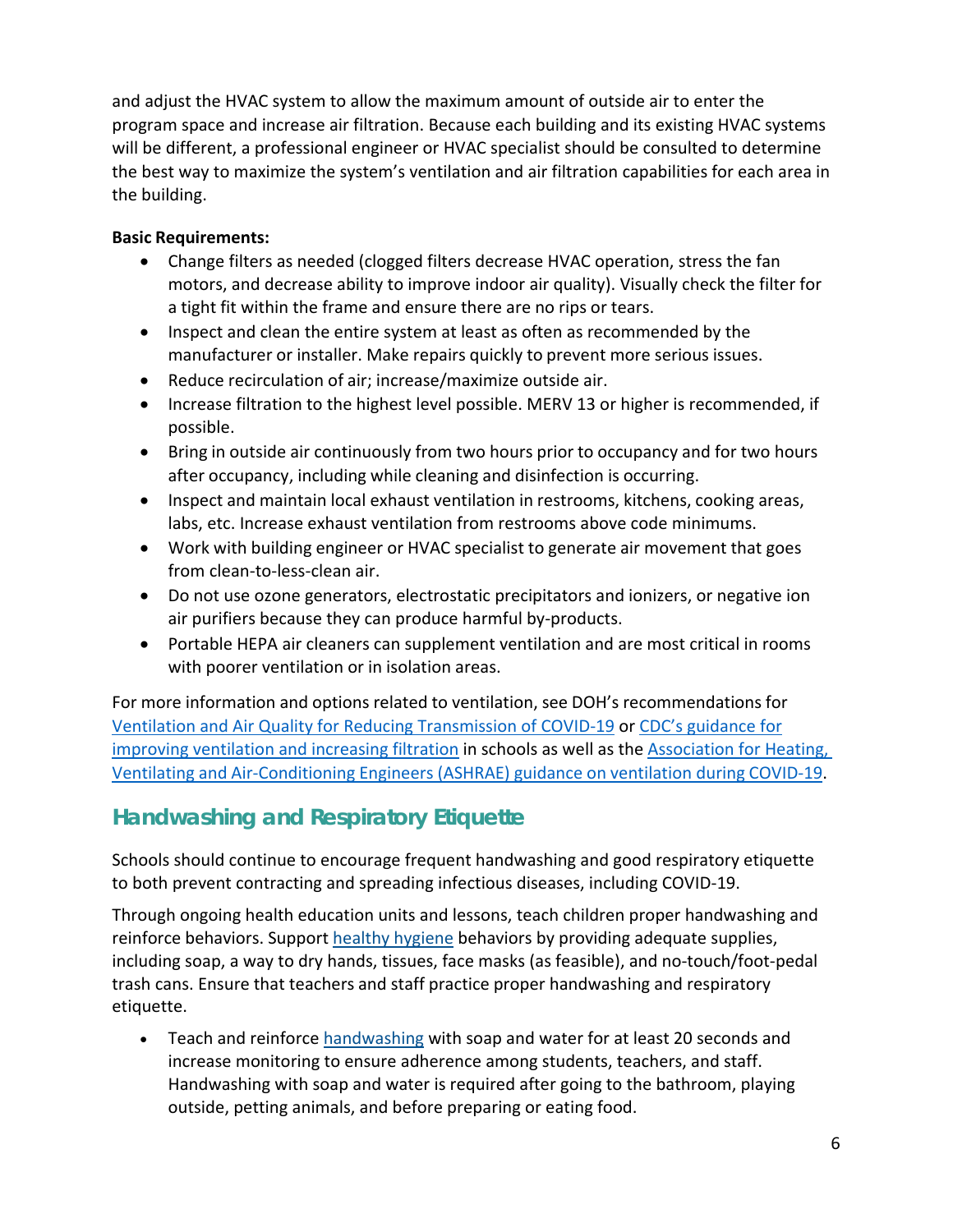- If handwashing is not possible, hand sanitizer containing at least 60% alcohol should be used. The FDA is warning to not use hand sanitizer in poorly ventilated spaces, not to use near the face, supervise children's use, and to keep it out of children's reach and sight. Some hand sanitizers may be contaminated with harmful ingredients. Before you buy or use hand sanitizer, check the [FDA's "do-not-use" list.](https://www.fda.gov/drugs/drug-safety-and-availability/fda-updates-hand-sanitizers-consumers-should-not-use#products)
- Encourage students and staff to cover coughs and sneezes with a tissue and immediately wash their hands after blowing their nose, coughing,or sneezing.
- Some students with disabilities might need assistance with handwashing and respiratory etiquette behaviors.

# <span id="page-6-0"></span>**Cleaning and Disinfecting**

Schools should have infection control plans updated to reflect what is known about COVID-19. These are basic cleaning definitions:

- Cleaning removes germs, dirt, food, body fluids, and other material.
- Sanitizing reduces germs on surfaces to safe levels.
- Disinfecting kills germs on surfaces of a clean object.

The U.S. Environmental Protection Agency (EPA) regulates sanitizer and disinfectant chemicals. If you sanitize or disinfect without cleaning first, it will reduce how well these chemicals work and may leave more germs on the surface.

Current CDC [guidance for cleaning and disinfection for COVID-19](https://www.cdc.gov/coronavirus/2019-ncov/prepare/disinfecting-building-facility.html) states that disinfectants should be registered by the EPA for use against COVID-19. Refer to List N: Disinfectants for Use [Against SARS-CoV-2 \(COVID-19\).](https://www.epa.gov/pesticide-registration/list-n-disinfectants-use-against-sars-cov-2-covid-19) The University of Washington has a handout with options for [safer cleaning and disinfecting products](https://osha.washington.edu/sites/default/files/documents/FactSheet_Cleaning_Final_UWDEOHS_0.pdf) that work well against COVID-19. Additional information can be found at the [DOH COVID-19 website.](https://www.doh.wa.gov/Portals/1/Documents/1600/coronavirus/CleaningandDisinfectingGuidanceforPublicSpaces.pdf) Another resource for standard infection control and school cleaning is available on the [Toxics Use Reduction Institute website.](https://www.turi.org/Our_Work/Cleaning_Laboratory/COVID-19_Safely_Clean_Disinfect/Safer_Cleaning_and_Disinfection_for_Schools)

Clean and disinfect frequently touched surfaces each night after students leave and when someone is sick in the room (vomit, blood, feces, urine). When disinfecting surfaces, always follow the disinfectant instructions on the label.

Do not use ionization, fogging, fumigation, or wide-area spraying to control the spread of COVID-19. These methods are not effective, do not clean contaminated surfaces, and are hazardous to human health. The EPA has approved the use of electrostatic sprayers with some disinfectants. If the electrostatic application is not listed on the label, it is not an approved application method. Surfaces still need to be cleaned first and then the disinfectant applied to the surface for the required wet time. Use the large droplet setting to avoid misting as much as possible. Do not use for wide-area spraying.

# **Staying Home When Sick**

Staying home when sick with COVID-19 is essential to keep COVID-19 infections out of schools and prevent spread to others. Students and school employees who have symptoms of infectious illness, such as [influenza](https://www.cdc.gov/flu/symptoms/flu-vs-covid19.htm) (flu) o[r COVID-19,](https://www.cdc.gov/coronavirus/2019-ncov/symptoms-testing/symptoms.html) should stay home and seek medical evaluation, which may include testing for COVID-19 and other respiratory infections. Schools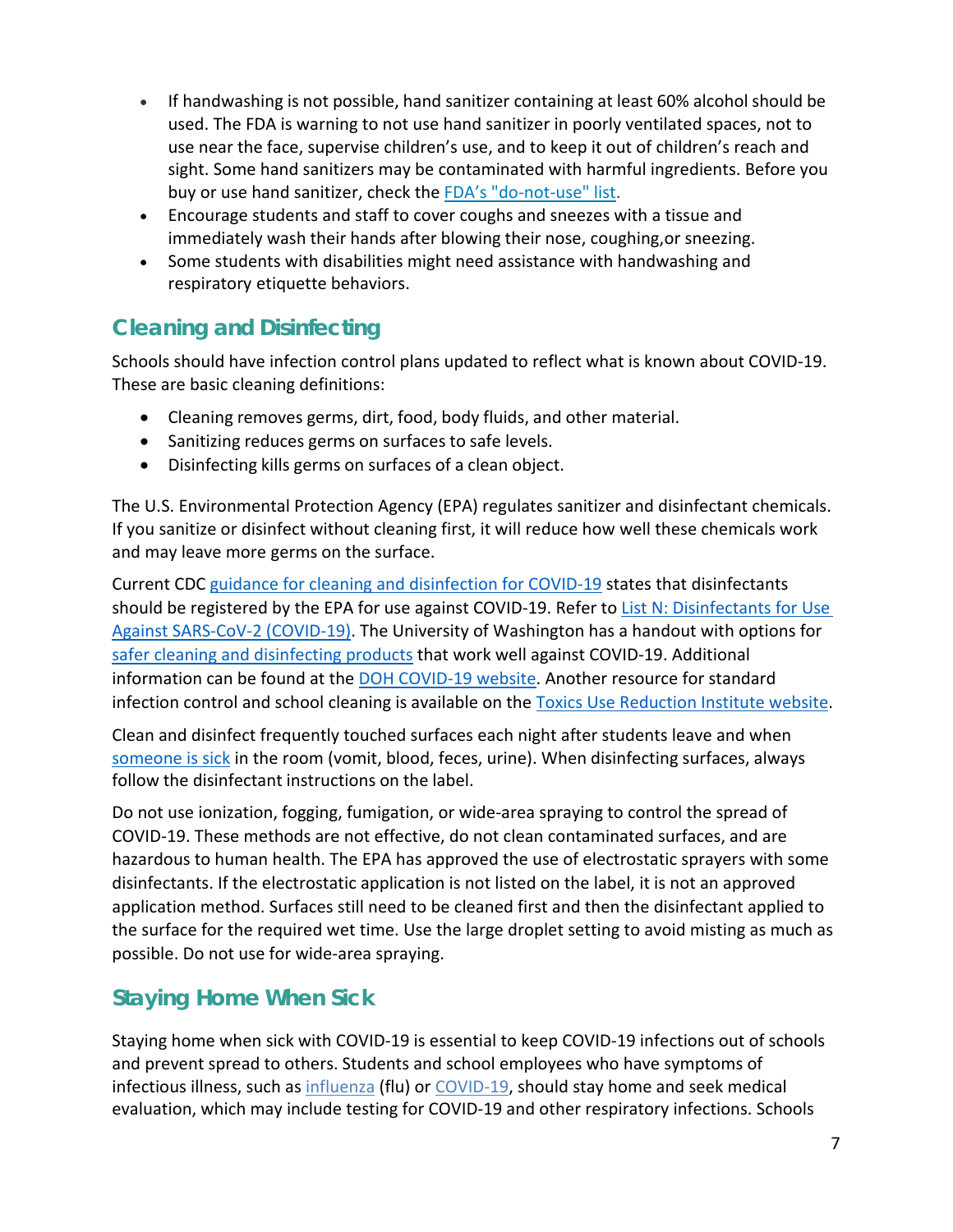that have chosen to implement [testing strategies](#page-7-0) may be able to facilitate timely diagnostic testing to limit student's time out of in-person instruction.

Please see the CDC's archived reference on [Screening Students for Symptoms](https://www.cdc.gov/coronavirus/2019-ncov/community/schools-childcare/symptom-screening.html) for more information.

# <span id="page-7-0"></span>**Testing**

While [COVID-19 testing programs](https://www.doh.wa.gov/Portals/1/Documents/1600/coronavirus/820-113-K12SchoolTesting.pdf) are not a requirement for providing in-person learning, these measures can help reduce the risk of COVID-19 transmission in the school environment and the broader community. Testing for COVID-19 is an important layer of prevention.

### Diagnostic Testing

**Schools must ensure access to timely diagnostic testing among students with symptoms or who are close contacts of someone with COVID-19.** This can be done at the school, at a centralized site for the district, and/or in partnership with a trusted and accessible communitybased testing provider and local public health. Timely testing of symptomatic students and staff helps reduce days of in-person instruction lost. Additionally, symptomatic individuals with negative COVID-19 test results may be able to return to school earlier.

It is essential to limit potential disease transmission by ensuring prompt isolation of cases and quarantine of close contacts through effective case investigation and contact tracing. Reduced onward transmission can lessen the number of contacts who will need to quarantine and can prevent the closure of classrooms or a school. Please see the following sections for more information on the requirements for [responding](#page-8-1) to and [reporting](#page-10-0) cases of COVID-19 in schools.

### Screening Testing Recommendations for K-12 Schools

Screening testing looks for infections even if there is no reason to suspect those individuals are infected. Screening involves testing individuals without symptoms who do not have known or suspected exposure to COVID-19 in order to make decisions based on the test results.

Screening programs for students/staff are not required except as indicated below for highcontact indoor sports, but are generally recommended and can assist in identifying individuals who may be infected and contagious. Identification can lead to decreasing transmission by ensuring prompt isolation of cases and quarantine of close contacts through effective case investigation and contact tracing. Please see the following sections for more information on the requirements for [responding](#page-8-1) to and [reporting](#page-10-0) cases of COVID-19 in schools.

Screening testing should be offered to students who have not been fully vaccinated when community transmission is at moderate, substantial, or high levels as defined by [CDC's matrix](https://www.cdc.gov/coronavirus/2019-ncov/community/schools-childcare/k-12-guidance.html)  [\(Table 1\).](https://www.cdc.gov/coronavirus/2019-ncov/community/schools-childcare/k-12-guidance.html) Programs should test at least once per week, but should consider increasing the frequency of testing to twice per week if levels of community transmission are trending and/or remaining higher. Per CDC guidance, fully vaccinated individuals do not need to participate in screening programs, but if symptomatic, should be evaluated and tested for COVID-19.

### Screening Testing Requirements for K-12 Athletics

To ensure safe participation in athletics, **schools [must institute screening testing](#page-11-1) protocols for**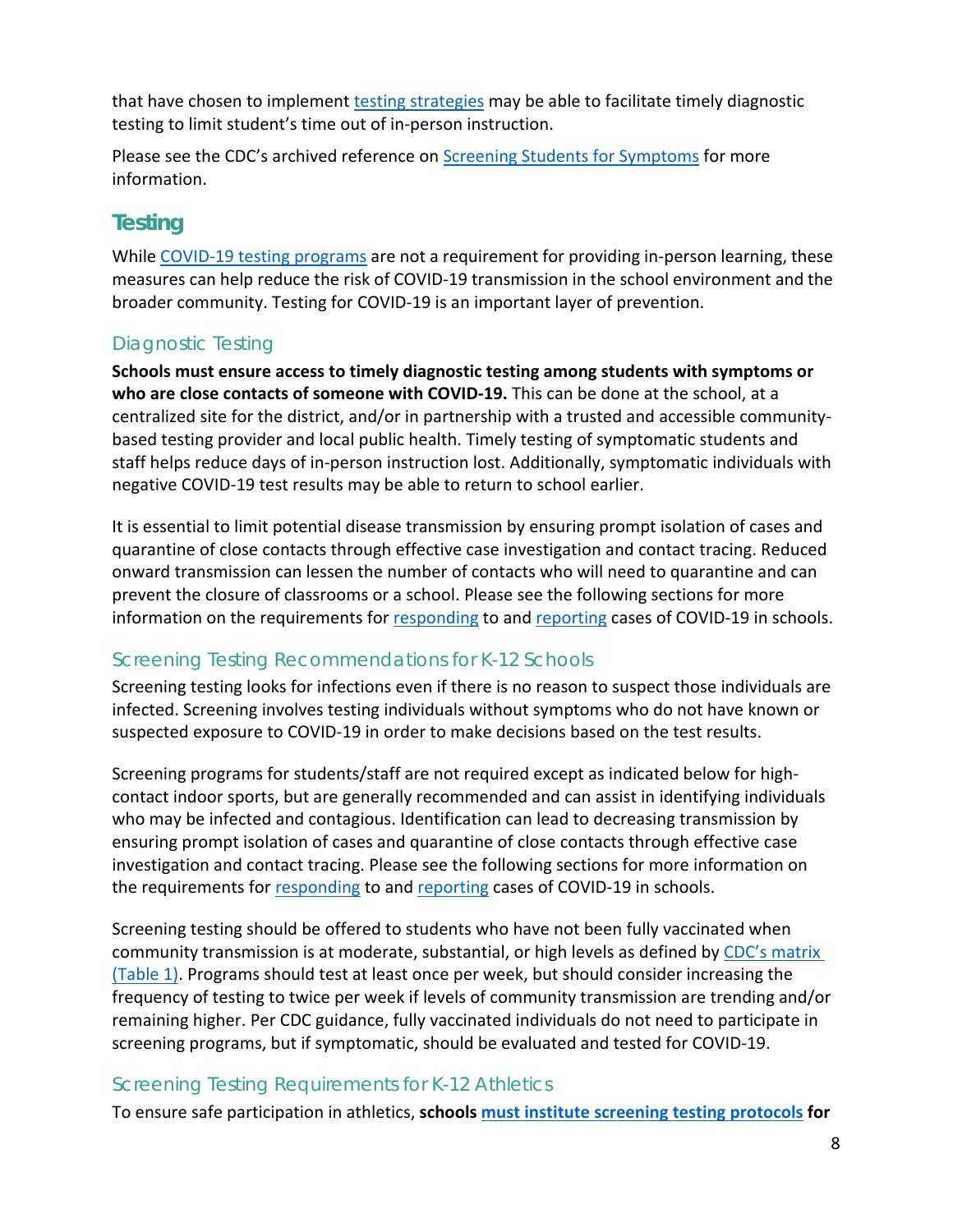**athletes, coaches, trainers, and other personnel who work with athletes who are not fully vaccinated participating in high-contact indoor sports.** For the full list of high-contact indoor sports, see the table in the DOH [Sports and Fitness Guidance.](https://www.doh.wa.gov/Portals/1/Documents/1600/coronavirus/820-201-SportsFitnessGuidance.pdf)

Schools may consider screening testing for unvaccinated students participating in other [co](#page-11-0)[curricular or extracurricular activities,](#page-11-0) such as those that generate aerosols, including singing and some music.

#### Testing Support and Technical Assistance

DOH's [Learn to Return](https://learntoreturn.org/) Testing program is available to help schools meet general diagnostic testing and high-contact sport screening testing requirements. Learn to Return can also support screening testing for students and/or staff among schools who choose to layer this strategy. Schools or districts who would like more information about COVID-19 testing programs should contact [schools@healthcommonsproject.org.](mailto:schools@healthcommonsproject.org)

# <span id="page-8-1"></span>**Responding to Cases or Suspected Cases of COVID-19**

To prepare for the potential of students or staff infectious with COVID-19 while at school, schools must have a response and communication plan in place that includes communication with staff, families, their school district, and their local health jurisdiction. Schools should prepare for instructing students who are excluded from school due to illness or quarantine.

### <span id="page-8-0"></span>What to Do if Someone Develops Symptoms of COVID-19 While at School

Any student, teacher, or staff who report[s COVID-19-like symptoms](https://www.cdc.gov/coronavirus/2019-ncov/symptoms-testing/symptoms.html) must be immediately [isolated](https://www.doh.wa.gov/Emergencies/COVID19/CaseInvestigationsandContactTracing/IsolationandQuarantineforCOVID19) from others and sent home and referred to diagnostic testing as soon as feasible. While waiting to leave school, the individual with symptoms must be isolated in a designated isolation space. They must wear a cloth face covering or mask. Anyone providing care or evaluation to the isolated individual must wear appropriate PPE.

The designated isolation space for individuals with suspected COVID-19 symptoms must be separated from the space used for those requiring general first aid or medicine distribution. If the nurse's office has an exam room designed with a negative air flow and directly exhausted air, this room should be given priority as an isolation space. If this is not available, the isolation space would ideally be a room with a door that can close and a window that can be opened to improve ventilation. A properly sized HEPA air filter could be used to increase filtration, see [DOH ventilation guidance](https://www.doh.wa.gov/Portals/1/Documents/1600/coronavirus/VentilationGuidance.pdf) for more information.

If no appropriate indoor space is available (e.g., already occupied) and the child can be supervised and made comfortable, an outdoor setting is an acceptable emergency alternative if weather and privacy permitting.

#### What to Do if Someone Visited School while Contagious with COVID-19

If someone visited a school while contagious with COVID-19, it is possible that students, staff, and/or guests may have been exposed. A person is contagious with COVID-19 starting two days before they have symptoms (or if asymptomatic, two days before they test positive for SARS-CoV-2) and through the end of their [isolation](#page-9-1) period Close contacts of a person with COVID-19 should be identified to determine if they mus[t quarantine.](#page-9-2)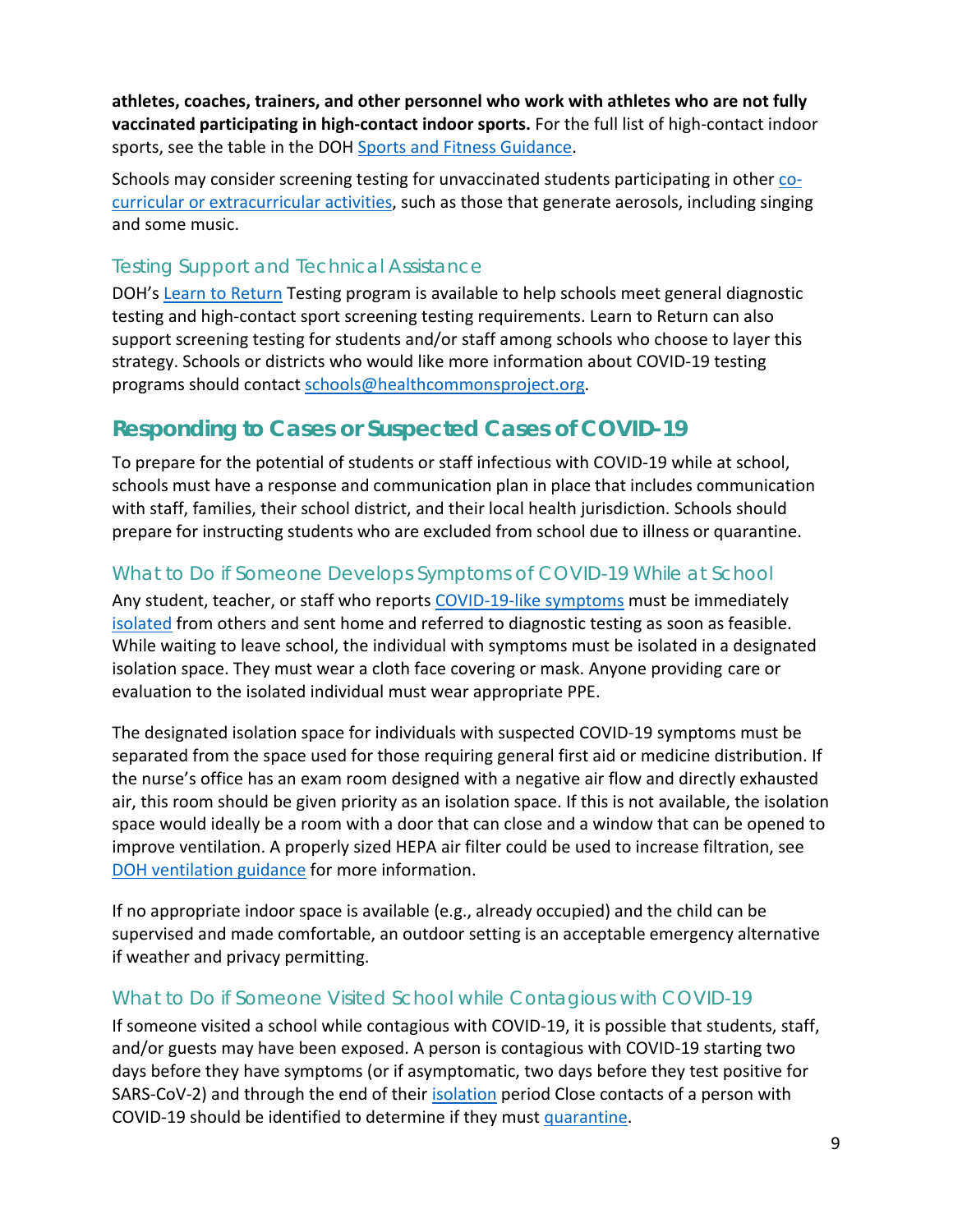### Returning to School

#### <span id="page-9-1"></span>**Isolation**

If a person tests positive for SARS-CoV-2 by a molecular or antigen test, they can return to school when the following criteria are met:

- 10 days since symptom onset, or since positive test specimen collection date if no symptoms are present [\(up to 20 days for those for those who](https://www.cdc.gov/coronavirus/2019-ncov/hcp/disposition-hospitalized-patients.html) are severely ill or [severely immunocompromised\)](https://www.cdc.gov/coronavirus/2019-ncov/hcp/disposition-hospitalized-patients.html), AND
- 24 hours after fever resolves without use of fever-reducing medications, AND
- Symptoms have improved

This isolation guidance applies regardless of vaccination status.

If a person with COVID-19 symptoms tests negative for SARS-CoV-2 with a molecular test, they may return to school following existing school illness management policies so long as they are not a close contact of someone with COVID-19 and subject to quarantine. If a person with COVID-19 symptoms tests negative for SARS-CoV-2 with an antigen test, per [CDC antigen](https://www.cdc.gov/coronavirus/2019-ncov/lab/resources/antigen-tests-guidelines.html)  [testing guidance,](https://www.cdc.gov/coronavirus/2019-ncov/lab/resources/antigen-tests-guidelines.html) a confirmatory lab-based molecular test is recommended. An alternative to confirmatory NAAT testing is serial antigen testing performed every 3–7 days for 14 days.

If a person with COVID-19 symptoms does not get tested for SARS-CoV-2 or see a healthcare provider and given an alternative diagnosis, they should follow the same isolation guidance as persons who test positive for SARS-CoV-2. This is irrespective of vaccination status.

### <span id="page-9-0"></span>What to Do if Someone is a Close Contact of Someone with COVID-19

Generally, a close contact is someone who was within six feet of a person with COVID-19 for at least 15 cumulative minutes over a 24-hour period during the period of time when the person with COVID-19 was infectious. The infectious period of someone with COVID-19 starts two days before the onset of symptoms or is estimated as two days before the positive test collection date if someone with COVID-19 is asymptomatic. This definition applies regardless of whether the case or contact was wearing a mask. If identified as a close contact, a person may need to [quarantine](#page-9-2) as outlined below.

**In a K-12 indoor classroom, the close contact definition excludes students who were at least three feet away from an infected student when (a) both students were wearing face coverings/masks and (b) other [prevention strategies](#page-1-0) were in place.** This exception does not apply to teachers, staff, or other adults in the indoor classroom setting.

The definition of a close contact may vary in some situations (e.g., less time spent in close proximity to an unmasked person who is coughing, direct cough/sneeze spray, or other contact that is more intense like sharing drinks, eating utensils, etc.). The ultimate determination of close contact is made by the local health jurisdiction during its investigation; it may delegate this determination if appropriate.

#### <span id="page-9-2"></span>**Quarantine**

[Quarantine](https://www.doh.wa.gov/Emergencies/COVID19/CaseInvestigationsandContactTracing/IsolationandQuarantineforCOVID19) is when someone who has been exposed to COVID-19 stays home and away from others for the recommended period of time in case they were infected and are contagious.

People who may be exempt from quarantine: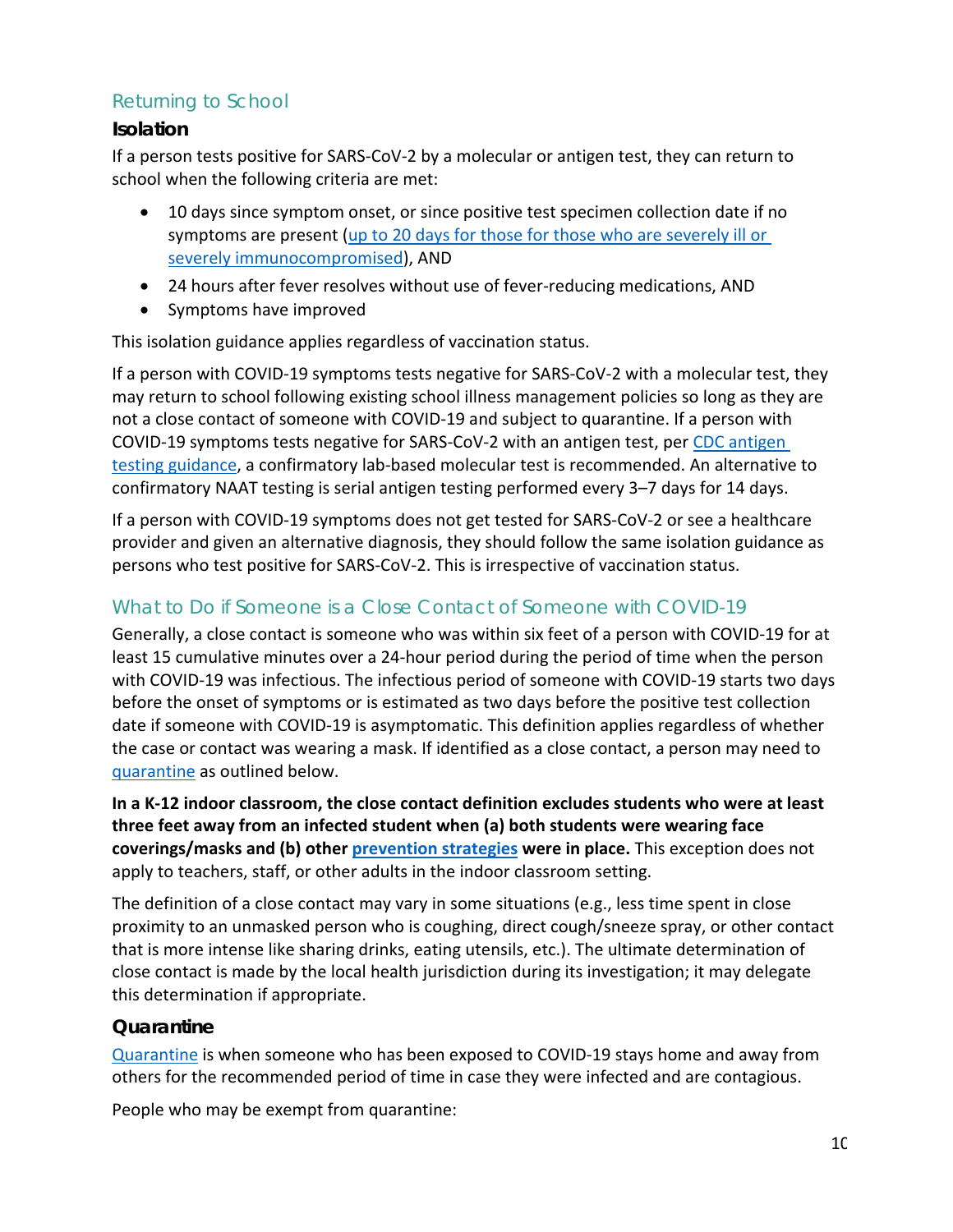- Close contacts who are fully vaccinated and do not have symptoms, do not need to quarantine but should watch for symptoms and get tested if symptoms develop.
- Close contact who had confirmed COVID-19 in the past three months, have recovered and do not have symptoms, do not need to quarantine but should watch for symptoms and get tested if symptoms develop.

If a close contact is neither fully vaccinated nor recovered from confirmed COVID-19 in the past three months and does not have symptoms, the close contact must quarantine unless the school has chosen to adopt a "test to stay" protocol with approval from local public health.

Close contacts following a test to stay protocol must still quarantine at home away from others except for attending school (e.g., the person may not participate in extra-curricular or after school activities and should not attend social gatherings, etc.).

Close contacts with symptoms of COVID-19 should follow the steps under [What to Do if](#page-8-0)  [Someone Develops Symptoms of COVID-19 While at School.](#page-8-0)

# <span id="page-10-0"></span>**Reporting Cases and Outbreaks and Working with Public Health**

### Reporting Requirements

Schools play an important role in identifying COVID-19 cases and close contacts and limiting the spread of COVID-19. All cases of COVID-19 and outbreaks in schools must be reported to the local health jurisdiction per Washington State law [\(WAC 246-101\)](https://app.leg.wa.gov/wac/default.aspx?cite=246-101). In addition, schools and the general public must cooperate with public health authorities in the investigation of cases and outbreaks that may be associated with the school [\(WAC 246-101\)](https://app.leg.wa.gov/wac/default.aspx?cite=246-101).

A COVID-19 outbreak in a school is considered when the following have been met:

- There are two or more COVID-19 cases among students or staff.
- The cases have a symptom onset or positive test result within a 14-day period of each other.
- The cases are epidemiologically linked.
- The cases do not share a household.
- The cases are not identified as close contacts of each other in another setting during the investigation.

Employers with more than 50 employees at a workplace or worksite are required to report to L&I within 24 hours of confirming that 10 or more of their employees at the workplace or worksite in Washington have tested positive for COVID-19 [\(SB 5115\)](https://app.leg.wa.gov/billsummary?billnumber=5115&year=2021). Employers can report to L&I by calling 1-800-423-7233 and using option 1.

### Notifying Public Health

When a school learns of a student or staff with COVID-19 or an outbreak of COVID-19 on the school premises, the School COVID-19 Coordinator must immediately notify the school district and local health jurisdiction of the school. A list of [local health jurisdiction](https://www.doh.wa.gov/AboutUs/PublicHealthSystem/LocalHealthJurisdictions) (LHJ) contacts can be found on the DOH website. Be prepared to provide LHJs with information for all students or staff with COVID-19. Local health jurisdictions use confidential information for public health investigations and do not share confidential information publicly.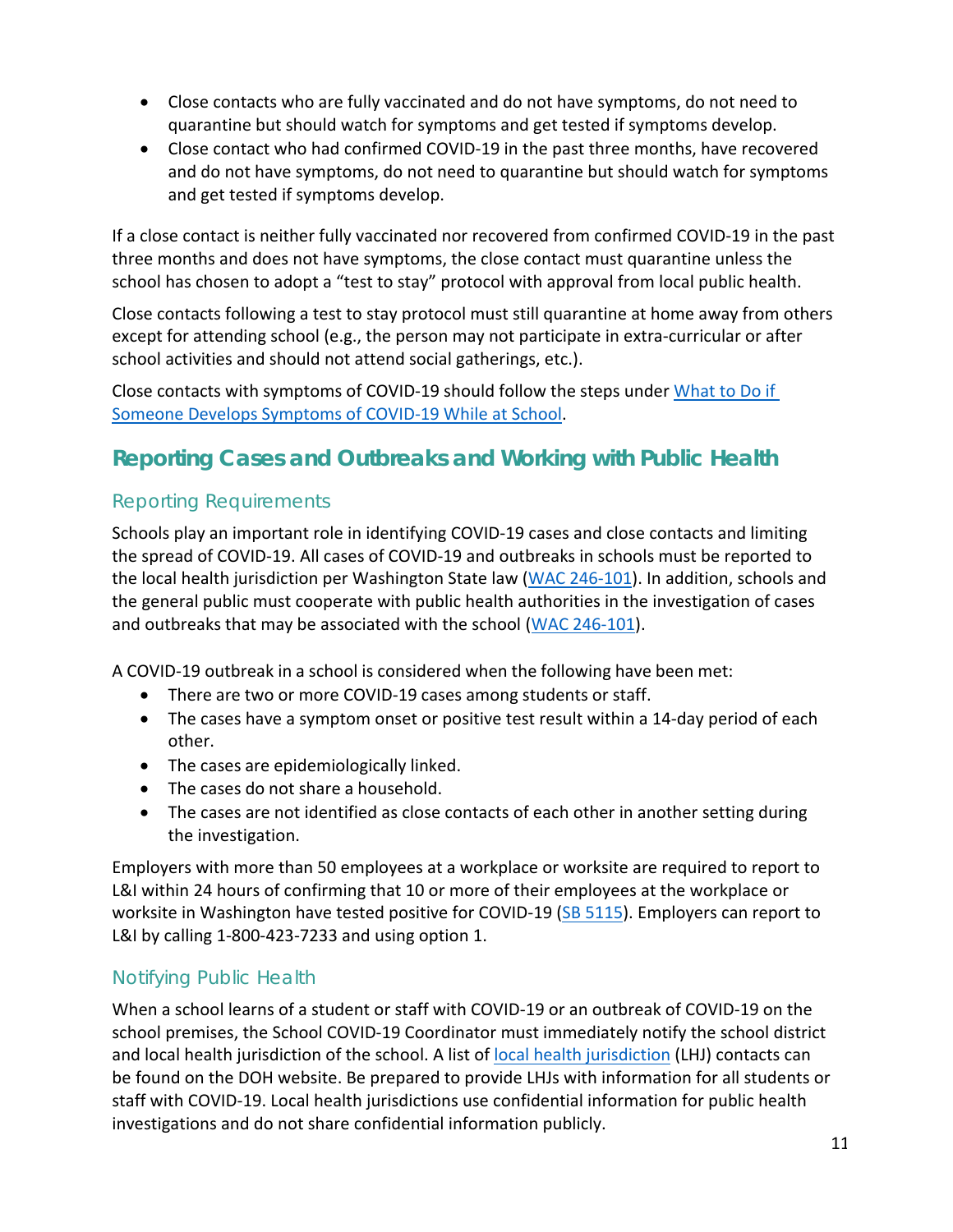Schools and the general public are required to cooperate with public health authorities in the investigation of cases, suspected cases, outbreaks, and suspected outbreaks [\(WAC 246-101,](https://apps.leg.wa.gov/WAC/default.aspx?cite=246-101) [Governor's Proclamation 20-25.14\)](https://www.governor.wa.gov/sites/default/files/proclamations/proc_20-25.14.pdf). Schools must release information about COVID-19 cases to local public health as part of a case or outbreak investigation. This information may include, but is not limited to:

- Name
- Date of birth
- Sex
- Role (student, staff, teacher)
- Parent or guardian name
- Home phone number, or home phone number of parent or guardian
- Home address
- Classroom/Grade
- Dates of school attendance
- Type of COVID-19 Test
- Specimen collection date of positive test
- Date of symptom onset
- Preferred language spoken
- Vaccination status (manufacturer, dates of administration)
- Information about any close contacts of the student or staff with COVID-19

The School COVID-19 Coordinator must also gather information about everyone the student or staff with COVID-19 may have been in close contact with at the school during their infectious period. See [What to Do if Someone is a Close Contact of Someone with COVID-19](#page-9-0) for information on identifying close contacts. The ultimate determination of close contact is made by the local health jurisdiction; they may delegate this determination if appropriate.

#### Student, Parent/Caregiver, and Staff Notification

Schools play an important role and have certain obligations in identifying close contacts and communicating with staff. Schools must have a response and communication plan in place that includes communication with staff, families, their school district, and their local health jurisdiction. Schools should prepare for instructing students and their families who are excluded from school due to illness or quarantine in accordance with all federal and state laws.

As employers, schools are required to inform staff who may have been exposed to COVID-19 about the potential exposure while maintaining confidentiality of the person who tested positive, as required by the [Americans with Disabilities Act \(ADA\).](https://www.eeoc.gov/laws/guidance/pandemic-preparedness-workplace-and-americans-disabilities-act) An employer is required to provide written notice to all employees, and the employers of subcontracted employees, who were on the premises at the same worksite as the person with COVID-19 that they may have been exposed to COVID-19.

### <span id="page-11-0"></span>**Extracurricular and Co-curricular Activities**

<span id="page-11-1"></span>*This section expected to publish in early August.*

### **More COVID-19 Information and Resources**